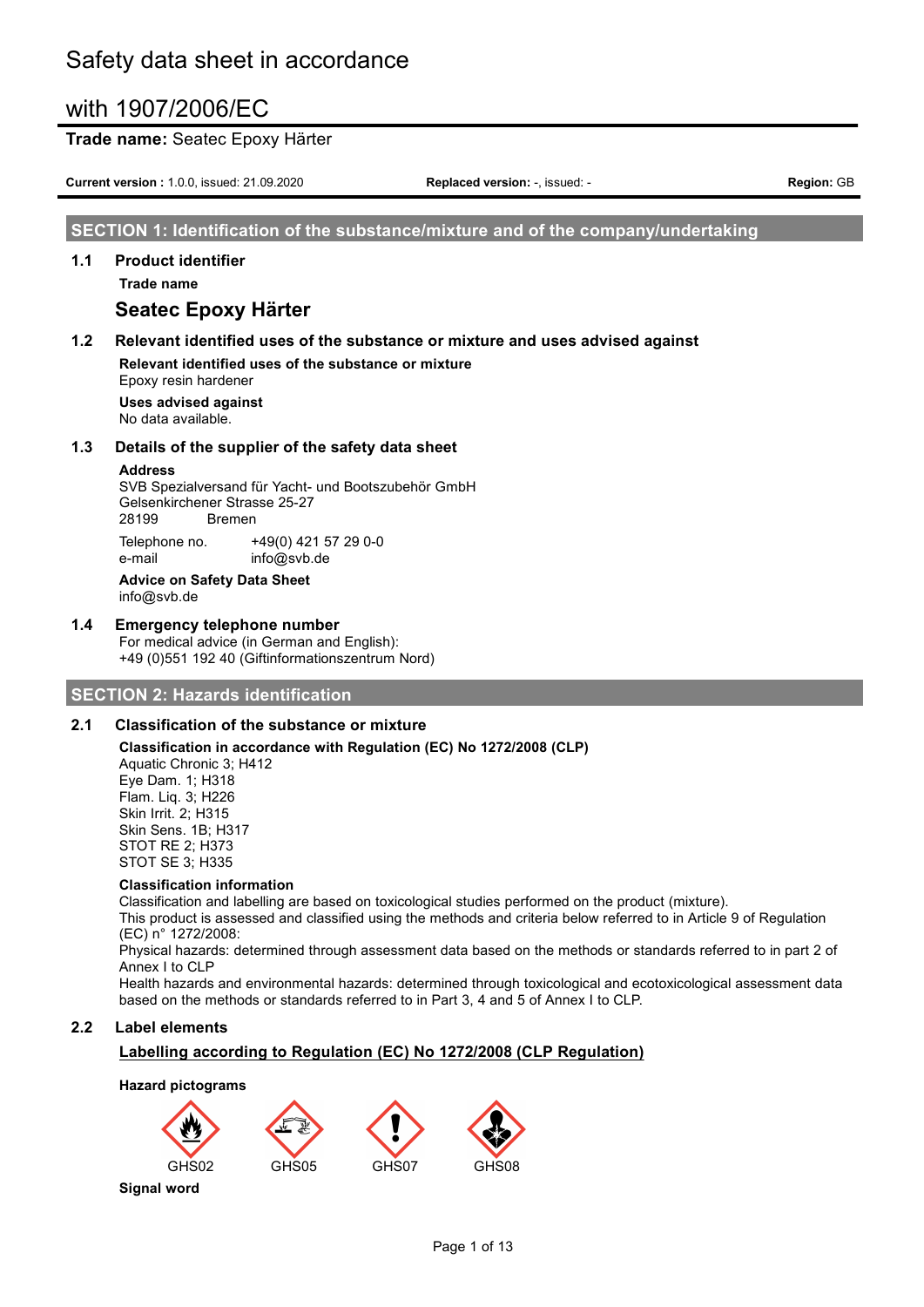# **Trade name:** Seatec Epoxy Härter

**Current version :** 1.0.0, issued: 21.09.2020 **Replaced version:** -, issued: - **Region:** GB

| Danger                                                     |                                                                                                                      |
|------------------------------------------------------------|----------------------------------------------------------------------------------------------------------------------|
| Hazardous component(s) to be indicated on label:<br>xylene |                                                                                                                      |
| bisphenol A-epichlorohydrin polymer<br>2-methylpropan-1-ol | Amides, from C18-unsatd. fatty acid dimers, tall-oil fatty acids and triethylenetetramine, reaction products with    |
| butan-1-ol                                                 |                                                                                                                      |
| Hazard statement(s)                                        |                                                                                                                      |
| H <sub>226</sub>                                           | Flammable liquid and vapour.                                                                                         |
| H315                                                       | Causes skin irritation.                                                                                              |
| H317                                                       | May cause an allergic skin reaction.                                                                                 |
| H318                                                       | Causes serious eye damage.                                                                                           |
| H335                                                       | May cause respiratory irritation.                                                                                    |
| H373                                                       | May cause damage to organs through prolonged or repeated exposure                                                    |
| H412                                                       | Harmful to aquatic life with long lasting effects.                                                                   |
| Hazard statements (EU)                                     |                                                                                                                      |
| <b>EUH208</b>                                              | Contains 2,4,6-tris(dimethylaminomethyl)phenol. May produce an allergic reaction.                                    |
| <b>Precautionary statement(s)</b>                          |                                                                                                                      |
| P <sub>101</sub>                                           | If medical advice is needed, have product container or label at hand.                                                |
| P <sub>102</sub>                                           | Keep out of reach of children.                                                                                       |
| P210                                                       | Keep away from heat, hot surfaces, sparks, open flames and other ignition sources. No<br>smoking.                    |
| P260                                                       | Do not breathe mist/vapours/spray.                                                                                   |
| P271                                                       | Use only outdoors or in a well-ventilated area.                                                                      |
| P <sub>280</sub>                                           | Wear protective gloves/protective clothing/eye protection/face protection.                                           |
| P305+P351+P338                                             | IF IN EYES: Rinse cautiously with water for several minutes. Remove contact lenses, if                               |
|                                                            | present and easy to do. Continue rinsing.                                                                            |
| P310                                                       | Immediately call a POISON CENTER/doctor.                                                                             |
| P370+P378                                                  | In case of fire: Use water fog, foam, dry chemical or carbon dioxide (CO2) to extinguish.                            |
| P405                                                       | Store locked up.                                                                                                     |
| P501                                                       | Dispose of contents/container to a facility in accordance with<br>local/regional/national/international regulations. |

## **2.3 Other hazards**

PBT assessment

The components of this product are not considered to be a PBT.

vPvB assessment

The components of this product are not considered to be a vPvB.

# **SECTION 3: Composition/information on ingredients**

## **3.1 Substances**

Not applicable. The product is not a substance.

### **3.2 Mixtures**

**Chemical characterization** Mixture

**Hazardous ingredients**

| <b>No</b> | Substance name     |                                     |      | <b>Additional information</b> |                    |
|-----------|--------------------|-------------------------------------|------|-------------------------------|--------------------|
|           | CAS / EC / Index / | Classification (EC) 1272/2008 (CLP) |      | <b>Concentration</b>          | $\frac{0}{0}$      |
|           | <b>REACH no</b>    |                                     |      |                               |                    |
|           | xvlene             |                                     |      |                               |                    |
|           | 1330-20-7          | STOT RE 2: H373                     | $>=$ | $25.00 - 5$                   | $50.00$ $\%$ -b.w. |
|           | 215-535-7          | Flam. Lig. 3; H226                  |      |                               |                    |
|           | 601-022-00-9       | Asp. Tox. 1; H304                   |      |                               |                    |
|           | 01-2119488216-32   | Acute Tox. 4; H312                  |      |                               |                    |
|           |                    | Skin Irrit. 2: H315                 |      |                               |                    |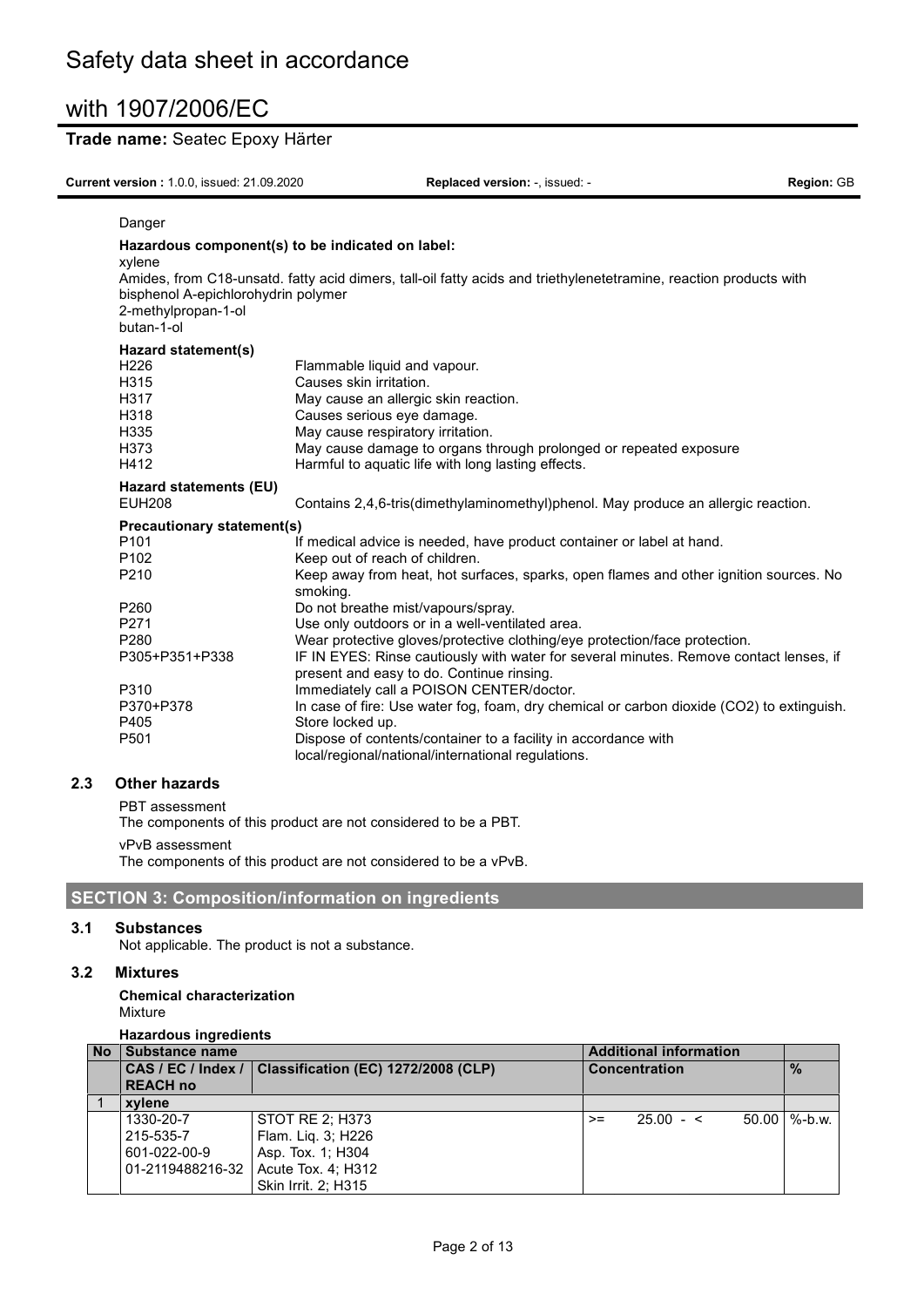# **Trade name:** Seatec Epoxy Härter

**Current version :** 1.0.0, issued: 21.09.2020 **Replaced version:** -, issued: - **Region:** GB

|                |                                                                                                                                    | Eye Irrit. 2; H319<br>STOT SE 3; H335                                                                                                                                                      |                          |                            |                |                 |
|----------------|------------------------------------------------------------------------------------------------------------------------------------|--------------------------------------------------------------------------------------------------------------------------------------------------------------------------------------------|--------------------------|----------------------------|----------------|-----------------|
|                |                                                                                                                                    | Acute Tox. 4; H332                                                                                                                                                                         |                          |                            |                |                 |
| $\overline{2}$ | epichlorohydrin polymer                                                                                                            | Amides, from C18-unsatd. fatty acid dimers, tall-oil fatty acids and<br>triethylenetetramine, reaction products with bisphenol A-                                                          |                          |                            |                |                 |
|                | 68953-09-3                                                                                                                         | Eye Irrit. 2; H319<br>Skin Irrit. 2; H315<br>Skin Sens. 1B; H317                                                                                                                           | $>=$                     | $25.00 - 5$                | 50.00          | $%$ -b w        |
| 3              | 2-methylpropan-1-ol                                                                                                                |                                                                                                                                                                                            |                          |                            |                |                 |
| 4              | 78-83-1<br>201-148-0<br>603-108-00-1<br>01-2119484609-23<br>butan-1-ol<br>71-36-3<br>200-751-6<br>603-004-00-6<br>01-2119484630-38 | Eye Dam. 1; H318<br>Flam. Liq. 3; H226<br>Skin Irrit. 2; H315<br>STOT SE 3; H335<br>STOT SE 3; H336<br>Acute Tox. 4; H302<br>Eye Dam. 1; H318<br>Flam. Liq. 3; H226<br>Skin Irrit. 2; H315 | $>=$<br>$>=$             | $5.00 - <$<br>$5.00 - 5$   | 10.00<br>10.00 | %-b.w<br>%-b.w. |
|                |                                                                                                                                    | STOT SE 3; H335<br>STOT SE 3; H336                                                                                                                                                         |                          |                            |                |                 |
| 5              |                                                                                                                                    | 2,4,6-tris(dimethylaminomethyl)phenol                                                                                                                                                      |                          | pls. refer to footnote (1) |                |                 |
|                | $90 - 72 - 2$<br>202-013-9<br>603-069-00-0<br>01-2119560597-27                                                                     | Eye Dam. 1; H318<br>Skin Corr. 1C; H314<br>Acute Tox. 4; H302<br>Skin Sens. 1B; H317                                                                                                       | $\overline{\phantom{a}}$ | 2.50                       |                | $%$ -b.w.       |

Full Text for all H-phrases and EUH-phrases: pls. see section 16

(1) Aberrant from/in addition to the classification set out in Annex VI, this substance is classified according to European Regulation (EC) No 1272/2008 (CLP), Article 4 (3), paragraph 2.

| <b>No</b> | <i>Note</i> | <b>Specific concentration limits</b> | <b>M-factor</b><br>(acute) | <b>M-factor</b><br>(chronic) |
|-----------|-------------|--------------------------------------|----------------------------|------------------------------|
|           |             | STOT RE 2: H373: $C \ge 10\%$        |                            |                              |

Full text for the notes: pls. see section 16 "Notes relating to the identification, classification and labelling of substances ((EC) No 1272/2008, Annex VI)".

# **SECTION 4: First aid measures**

## **4.1 Description of first aid measures**

### **General information**

Poisonous symptoms can first be observed after several hours, therefore medical observation for at least 48 hours is necessary. Adhere to personal protective measures when giving first aid. Remove contaminated, soaked clothing immediately and dispose of safely. If the patient is likely to become unconscious, place and transport in stable sideways position.

### **After inhalation**

When inhaled remove to fresh air and seek medical aid. Irregular breathing/no breathing: artificial respiration.

#### **After skin contact**

In case of contact with skin wash off immediately with copious amounts of water. Consult a doctor if skin irritation persists. Remove contaminated clothing.

### **After eye contact**

Remove contact lenses. Rinse eye thoroughly under running water keeping eyelids wide open and protecting the unaffected eye (at least 10 to 15 minutes).

### **After ingestion**

Seek medical attention. Do not induce vomiting. Never give anything by mouth to an unconscious person.

### **4.2 Most important symptoms and effects, both acute and delayed**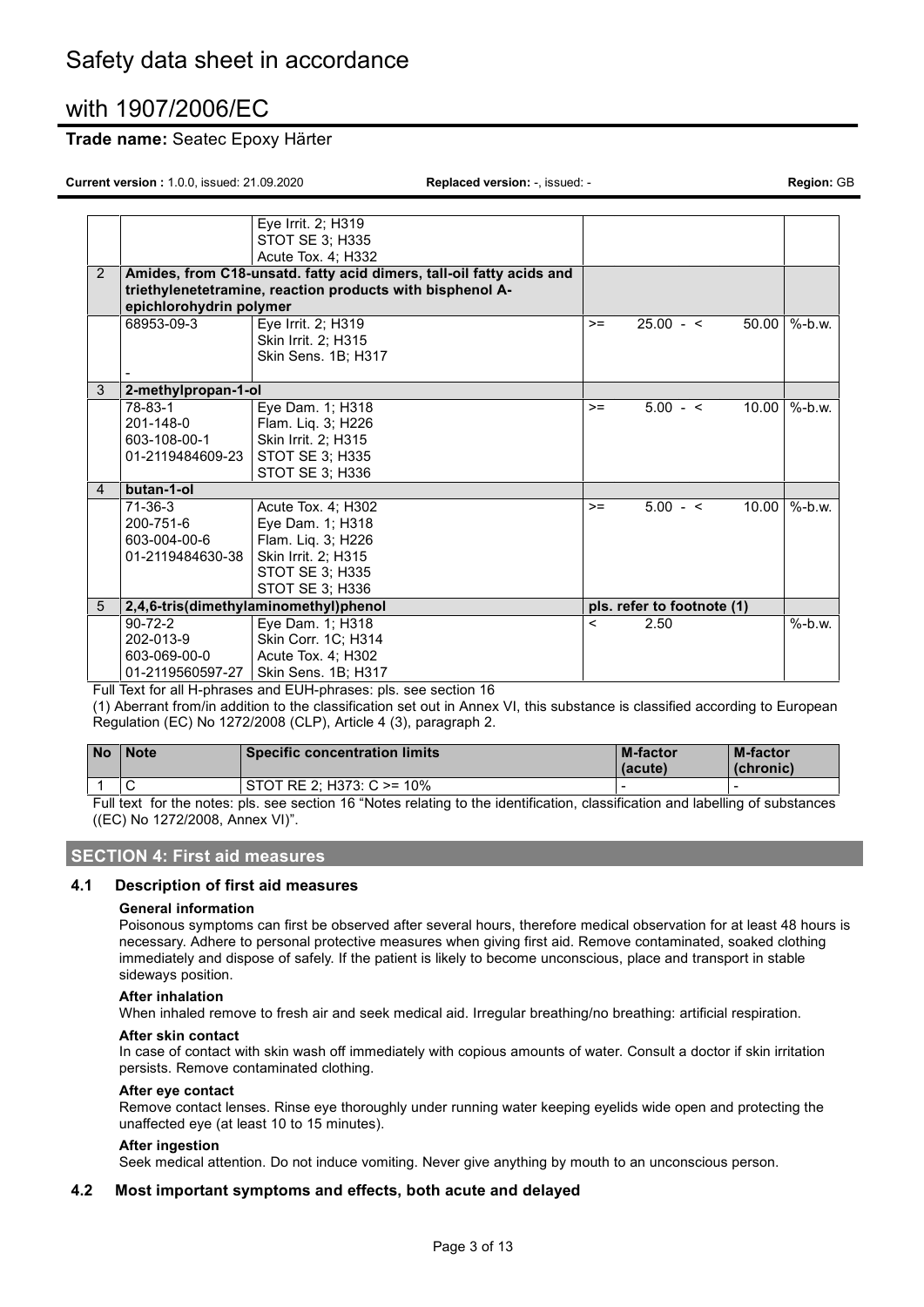## **Trade name:** Seatec Epoxy Härter

**Current version :** 1.0.0, issued: 21.09.2020 **Replaced version:** -, issued: - **Region:** GB

No data available.

## **4.3 Indication of any immediate medical attention and special treatment needed** No data available.

# **SECTION 5: Firefighting measures**

### **5.1 Extinguishing media**

**Suitable extinguishing media** Carbon dioxide; Extinguishing powder; Foam **Unsuitable extinguishing media**

High power water jet

### **5.2 Special hazards arising from the substance or mixture**

In the event of fire, the following can be released: Carbon dioxide (CO2); Carbon monoxide (CO); Nitrogen oxides (NOx); not combusted hydrocarbons (fumes)

## **5.3 Advice for firefighters**

Fire-fighting operations, rescue and clearing work under effect of combustion and smoulder gases just may be done with breathing apparatus. Cool endangered containers with water spray jet. Run-off water from fire fighting must not be discharged into drains or enter surface water. Fire residues and contaminated firefighting water must be disposed of in accordance with the local regulations.

## **SECTION 6: Accidental release measures**

### **6.1 Personal precautions, protective equipment and emergency procedures**

#### **For non-emergency personnel**

Refer to protective measures listed in sections 7 and 8. Avoid contact with skin, eyes and clothing. Ensure adequate ventilation. Remove persons to safety. Keep away from ignition sources. Do not inhale vapours.

#### **For emergency responders**

No data available. Personal protective equipment (PPE) - see Section 8.

### **6.2 Environmental precautions**

Do not discharge into the drains/surface waters/groundwater. Do not discharge into the subsoil/soil. In case of entry into waterways, soil or drains, inform the responsible authorities.

### **6.3 Methods and material for containment and cleaning up**

Pick up with absorbent material (e.g., sand, kieselguhr, acid binder, universal binder, sawdust) and send for disposal. Do not rinse away using water or aqueous detergents. Dispose of absorbed material in accordance with the regulations.

### **6.4 Reference to other sections**

Information regarding waste disposal, see section 13.

## **SECTION 7: Handling and storage**

### **7.1 Precautions for safe handling**

### **Advice on safe handling**

Keep container tightly closed. Provide good ventilation at the work area (local exhaust ventilation, if necessary).

### **General protective and hygiene measures**

Wash hands and skin before breaks and after work. Remove soiled or soaked clothing immediately. Keep away from foodstuffs and beverages. Avoid contact with eyes and skin. Provide eye wash fountain in work area. Do not inhale gases/vapours/aerosols.

### **Advice on protection against fire and explosion**

Take precautionary measures against static charges. Keep away from sources of ignition - refrain from smoking. Vapours can form an explosive mixture with air. Use explosion-proof equipment/fittings and non-sparking tools.

## **7.2 Conditions for safe storage, including any incompatibilities**

### **Technical measures and storage conditions**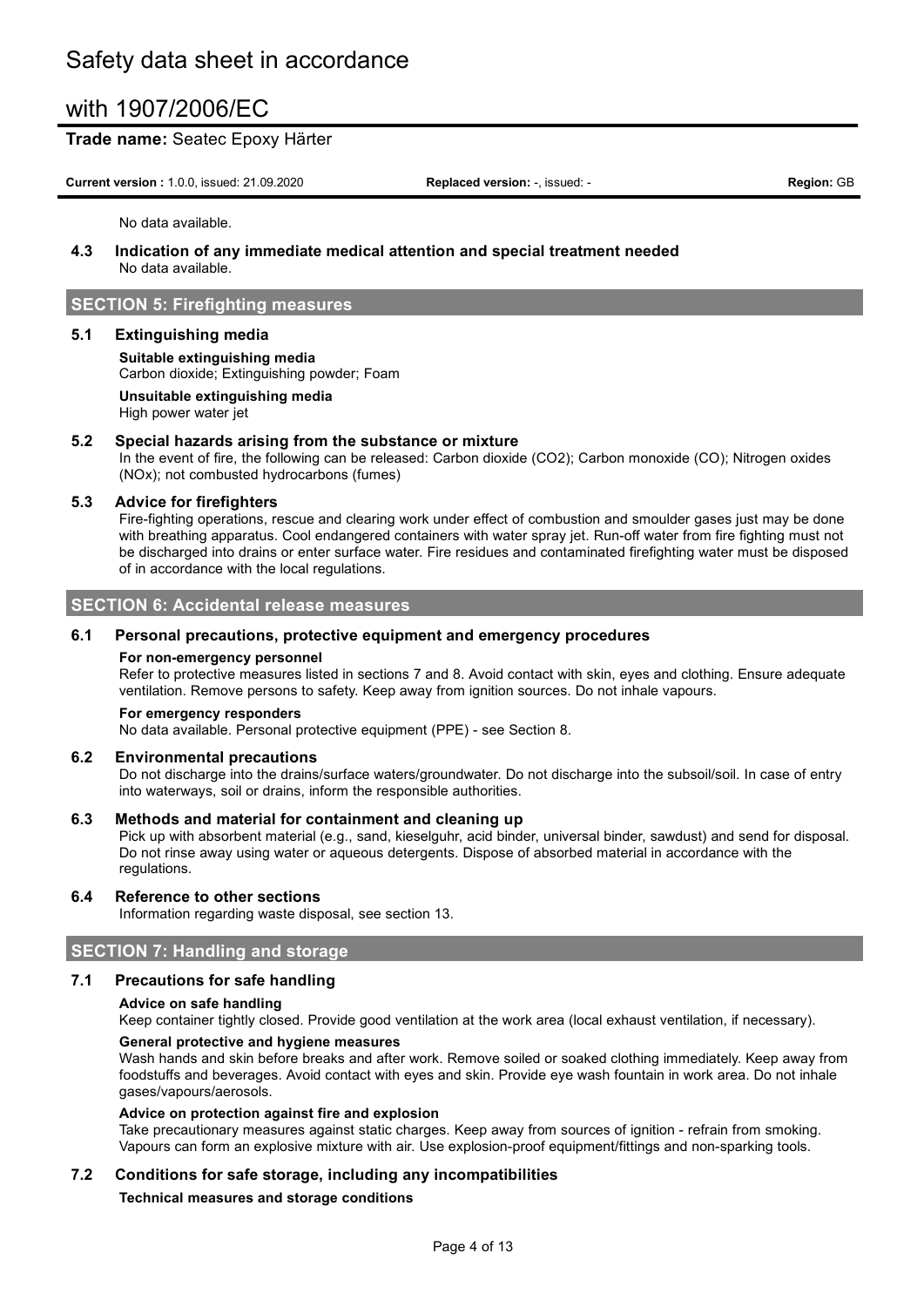# **Trade name:** Seatec Epoxy Härter

**Current version :** 1.0.0, issued: 21.09.2020 **Replaced version:** -, issued: - **Region:** GB

Keep container tightly closed, cool and dry. Stabilizer may loose effectiveness by long-term storage of product.

**Requirements for storage rooms and vessels**

Store in original packing at room temperature.

# **Incompatible products**

Store the foodstuffs separately. Do not store together with: oxidizing agents; Acids; Alkalis; Reducing agents

## **7.3 Specific end use(s)**

No data available.

**SECTION 8: Exposure controls/personal protection**

## **8.1 Control parameters**

# **Occupational exposure limit values**

| <b>No</b>      | <b>Substance name</b>                                    | CAS no.       |                   | EC no.    |     |
|----------------|----------------------------------------------------------|---------------|-------------------|-----------|-----|
| $\mathbf{1}$   | xylene                                                   | 1330-20-7     |                   | 215-535-7 |     |
|                | 2000/39/EC                                               |               |                   |           |     |
|                | Xylene, mixed isomers, pure                              |               |                   |           |     |
|                | WEL short-term (15 min reference period)                 | 442           | mg/m <sup>3</sup> | 100       | ppm |
|                | WEL long-term (8-hr TWA reference period)                | 221           | mg/m <sup>3</sup> | 50        | ppm |
|                | Skin resorption / sensibilisation                        | <b>Skin</b>   |                   |           |     |
|                | List of approved workplace exposure limits (WELs) / EH40 |               |                   |           |     |
|                | Xylene, o-, m-, p- or mixed isomers                      |               |                   |           |     |
|                | WEL short-term (15 min reference period)                 | 441           | mg/m <sup>3</sup> | 100       | ppm |
|                | WEL long-term (8-hr TWA reference period)                | 220           | mg/m <sup>3</sup> | 50        | ppm |
|                | Comments                                                 | Sk, BMGV      |                   |           |     |
| $\overline{2}$ | 2-methylpropan-1-ol                                      | 78-83-1       |                   | 201-148-0 |     |
|                | List of approved workplace exposure limits (WELs) / EH40 |               |                   |           |     |
|                | 2-Methylpropan-1-ol                                      |               |                   |           |     |
|                | WEL short-term (15 min reference period)                 | 231           | mg/m <sup>3</sup> | 75        | ppm |
|                | WEL long-term (8-hr TWA reference period)                | 154           | mg/m <sup>3</sup> | 50        | ppm |
| $\mathbf{3}$   | butan-1-ol                                               | $71 - 36 - 3$ |                   | 200-751-6 |     |
|                | List of approved workplace exposure limits (WELs) / EH40 |               |                   |           |     |
|                | Butan-1-ol                                               |               |                   |           |     |
|                | WEL short-term (15 min reference period)                 | 154           | mg/m <sup>3</sup> | 50        | ppm |
|                | Comments                                                 | <b>Sk</b>     |                   |           |     |

## **DNEL, DMEL and PNEC values**

### **DNEL values (worker)**

| <b>No</b> | Substance name        |                      |               | CAS / EC no   |                   |
|-----------|-----------------------|----------------------|---------------|---------------|-------------------|
|           | Route of exposure     | <b>Exposure time</b> | <b>Effect</b> | Value         |                   |
|           | xylene                |                      |               | 1330-20-7     |                   |
|           |                       |                      |               | 215-535-7     |                   |
|           | dermal                | Long term (chronic)  |               | 180           | mg/kg/day         |
|           | inhalative            | Short term (acut)    |               | 289           | mg/m <sup>3</sup> |
|           | inhalative            | Long term (chronic)  |               | 77            | mg/m <sup>3</sup> |
| 2         | 2-methylpropan-1-ol   |                      |               | 78-83-1       |                   |
|           |                       |                      |               | 201-148-0     |                   |
|           | inhalative            | Long term (chronic)  | local         | 310           | mg/m <sup>3</sup> |
| 3         | butan-1-ol            |                      |               | $71 - 36 - 3$ |                   |
|           |                       |                      |               | 200-751-6     |                   |
|           | inhalative            | Long term (chronic)  | local         | 310           | mg/m <sup>3</sup> |
|           | DNEL value (consumer) |                      |               |               |                   |

|           | <b>PITLE VAIDS (CONSUMING)</b> |                      |               |              |
|-----------|--------------------------------|----------------------|---------------|--------------|
| <b>No</b> | l Substance name               |                      |               | CAS / EC no  |
|           | Route of exposure              | <b>Exposure time</b> | <b>Effect</b> | <b>Value</b> |
|           | xvlene                         |                      |               | 1330-20-7    |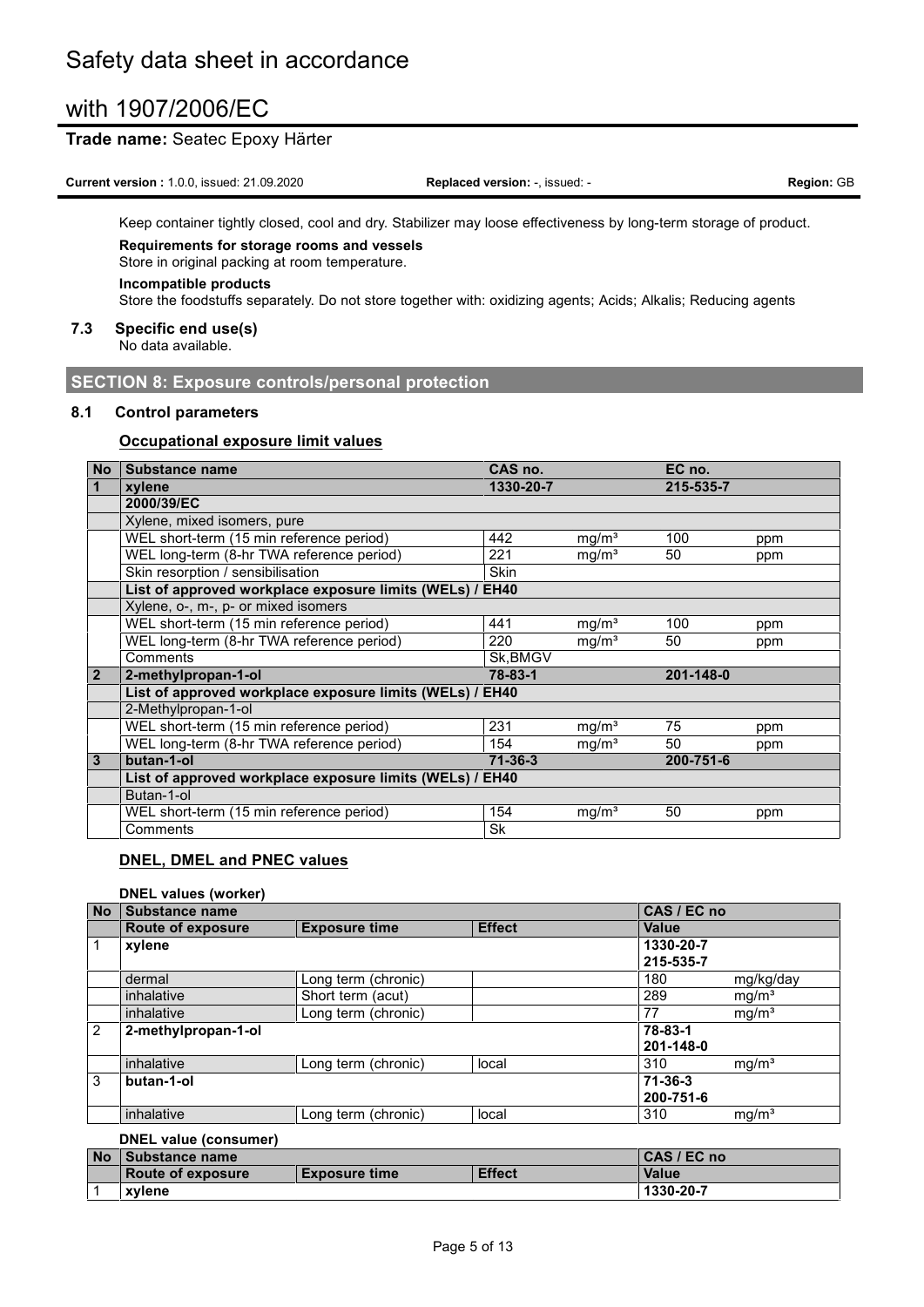# **Trade name:** Seatec Epoxy Härter

**Current version :** 1.0.0, issued: 21.09.2020 **Replaced version:** -, issued: - **Region:** GB

|   |                     |                     |          | 215-535-7 |                   |
|---|---------------------|---------------------|----------|-----------|-------------------|
|   | oral                | Long term (chronic) |          | 1.6       | mg/kg/day         |
|   | dermal              | Long term (chronic) |          | 108       | mg/kg/day         |
|   | inhalative          | Short term (acut)   |          | 174       | mg/m <sup>3</sup> |
|   | inhalative          | Long term (chronic) |          | 14.8      | mg/m <sup>3</sup> |
| 2 | 2-methylpropan-1-ol |                     |          | 78-83-1   |                   |
|   |                     |                     |          | 201-148-0 |                   |
|   | inhalative          | Long term (chronic) | local    | 55        | mg/m <sup>3</sup> |
| 3 | butan-1-ol          |                     |          | 71-36-3   |                   |
|   |                     |                     |          | 200-751-6 |                   |
|   | oral                | Long term (chronic) | systemic | 3.125     | mg/kg/day         |
|   | inhalative          | Long term (chronic) | local    | 55        | mg/m <sup>3</sup> |

#### **PNEC values**

| <b>No</b>      | <b>Substance name</b>         |                          | CAS / EC no     |       |
|----------------|-------------------------------|--------------------------|-----------------|-------|
|                | ecological compartment        | <b>Type</b>              | <b>Value</b>    |       |
| $\mathbf{1}$   | xylene                        |                          | 1330-20-7       |       |
|                |                               |                          | 215-535-7       |       |
|                | water                         | fresh water              | 0.327           | mg/L  |
|                | water                         | marine water             | 0.327           | mg/L  |
|                | water                         | fresh water sediment     | 12.46           | mg/kg |
|                | water                         | marine water sediment    | 12.46           | mg/kg |
|                | soil                          |                          | 2.31            | mg/kg |
|                | sewage treatment plant        | $\overline{a}$           | 6.58            | mg/L  |
| $\overline{2}$ | 2-methylpropan-1-ol           |                          | 78-83-1         |       |
|                |                               |                          | 201-148-0       |       |
|                | water                         | fresh water              | 0.4             | mg/L  |
|                | water                         | marine water             | 0.04            | mg/L  |
|                | water                         | Aqua intermittent        | $\overline{11}$ | mg/L  |
|                | water                         | fresh water sediment     | 1.56            | mg/kg |
|                | with reference to: dry weight |                          |                 |       |
|                | water                         | marine water sediment    | 0.152           | mg/kg |
|                | with reference to: dry weight |                          |                 |       |
|                | soil                          | $\overline{\phantom{0}}$ | 0.076           | mg/kg |
|                | with reference to: dry weight |                          |                 |       |
|                | sewage treatment plant        | $\overline{\phantom{0}}$ | 10              | mg/L  |
| 3              | butan-1-ol                    |                          | $71 - 36 - 3$   |       |
|                |                               |                          | 200-751-6       |       |
|                | water                         | fresh water              | 0.082           | mg/L  |
|                | water                         | marine water             | 0.0082          | mg/L  |
|                | water                         | Aqua intermittent        | 2.25            | mg/L  |
|                | water                         | fresh water sediment     | 0.178           | mg/kg |
|                | with reference to: dry weight |                          |                 |       |
|                | water                         | marine water sediment    | 0.0178          | mg/kg |
|                | with reference to: dry weight |                          |                 |       |
|                | soil                          | $\overline{a}$           | 0.015           | mg/kg |
|                | with reference to: dry weight |                          |                 |       |
|                | sewage treatment plant        | $\overline{\phantom{0}}$ | 2476            | mg/L  |

## **8.2 Exposure controls**

#### **Appropriate engineering controls** No data available.

## **Personal protective equipment**

## **Respiratory protection**

If workplace exposure limits are exceeded, a respiration protection approved for this particular job must be worn. In case of brief exposure or low level concentrations use a respiratory filter device. Short term: filter apparatus, combination filter A-P2; In case of intensive or longer exposure use self-contained breathing apparatus.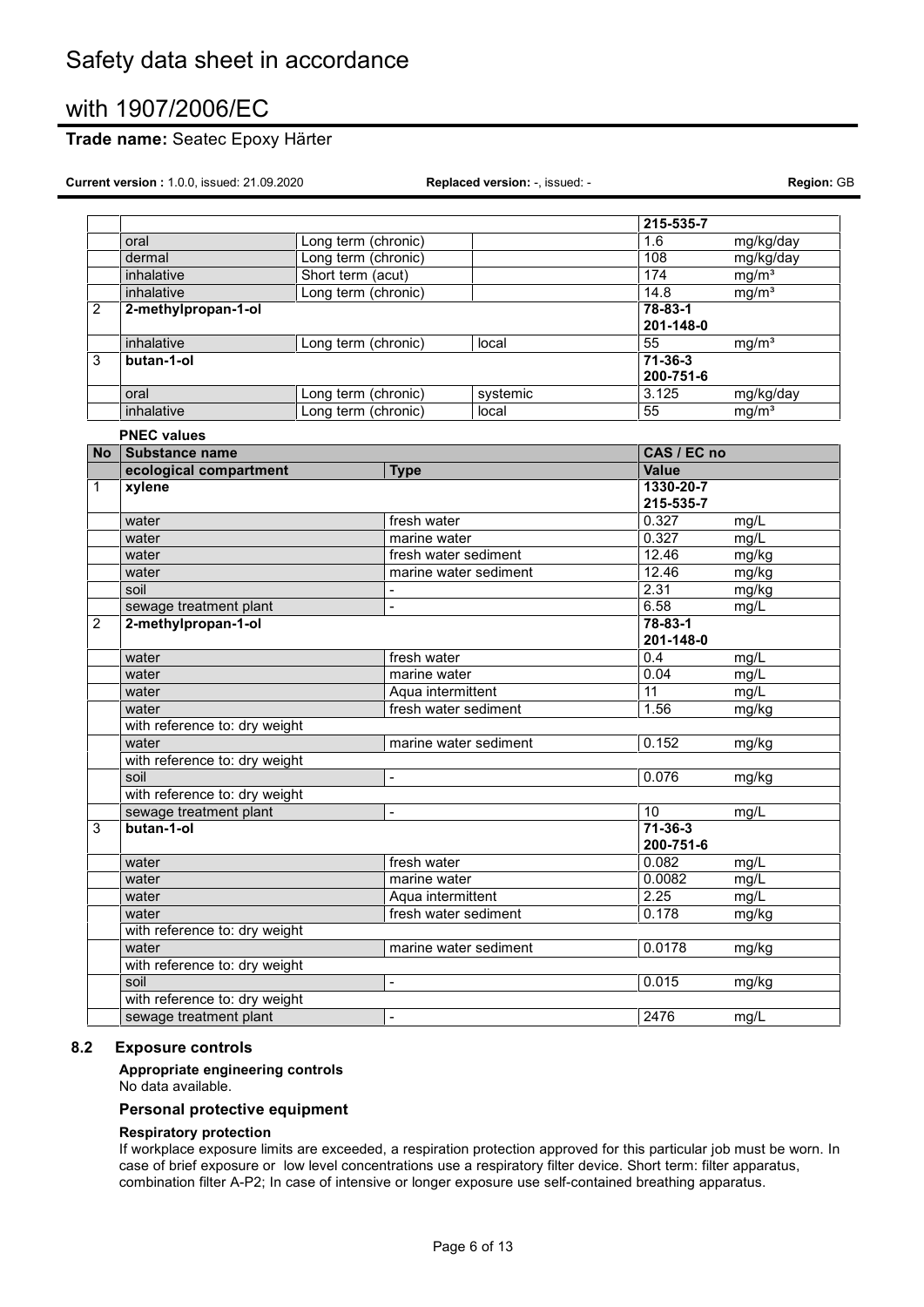# **Trade name:** Seatec Epoxy Härter

|                                                                  | Replaced version: -, issued: -                                                     |                                                        | <b>Region: GB</b> |
|------------------------------------------------------------------|------------------------------------------------------------------------------------|--------------------------------------------------------|-------------------|
|                                                                  |                                                                                    |                                                        |                   |
| nitrile rubber<br>$>=$<br>$\geq$<br><b>PVC</b><br>$>=$<br>$\geq$ | 0.4<br>480<br>0.5<br>480                                                           | mm<br>min<br>mm<br>min                                 |                   |
|                                                                  |                                                                                    |                                                        |                   |
|                                                                  |                                                                                    |                                                        |                   |
|                                                                  | Tightly fitting safety glasses (EN 166).<br><b>Environmental exposure controls</b> | Protective gloves (EN 374); Protective gloves (EN 374) |                   |

# **SECTION 9: Physical and chemical properties 9.1 Information on basic physical and chemical properties**

| <b>Form/Colour</b>                                                                             |                                                        |
|------------------------------------------------------------------------------------------------|--------------------------------------------------------|
| liquid                                                                                         |                                                        |
| yellow                                                                                         |                                                        |
| <b>Odour</b>                                                                                   |                                                        |
| amine-like                                                                                     |                                                        |
| <b>Odour threshold</b>                                                                         |                                                        |
| No data available                                                                              |                                                        |
| pH value                                                                                       |                                                        |
| not determined                                                                                 |                                                        |
| Boiling point / boiling range                                                                  |                                                        |
| No data available                                                                              |                                                        |
| Melting point / melting range                                                                  |                                                        |
| No data available                                                                              |                                                        |
| Decomposition point / decomposition range                                                      |                                                        |
| No data available                                                                              |                                                        |
| <b>Flash point</b>                                                                             |                                                        |
| Value                                                                                          | $\overline{C}$<br>23<br>60<br>$\overline{\phantom{0}}$ |
| Source                                                                                         | Manufacturer                                           |
| <b>Auto-ignition temperature</b>                                                               |                                                        |
| No data available                                                                              |                                                        |
| <b>Oxidising properties</b>                                                                    |                                                        |
| No data available                                                                              |                                                        |
| <b>Explosive properties</b>                                                                    |                                                        |
| This product is not explosive. In and after use danger of production of inflammable compounds. |                                                        |
| <b>Flammability (solid, gas)</b>                                                               |                                                        |
| No data available                                                                              |                                                        |
| Lower flammability or explosive limits                                                         |                                                        |
| No data available                                                                              |                                                        |
| <b>Upper flammability or explosive limits</b>                                                  |                                                        |
| No data available                                                                              |                                                        |
| <b>Vapour pressure</b>                                                                         |                                                        |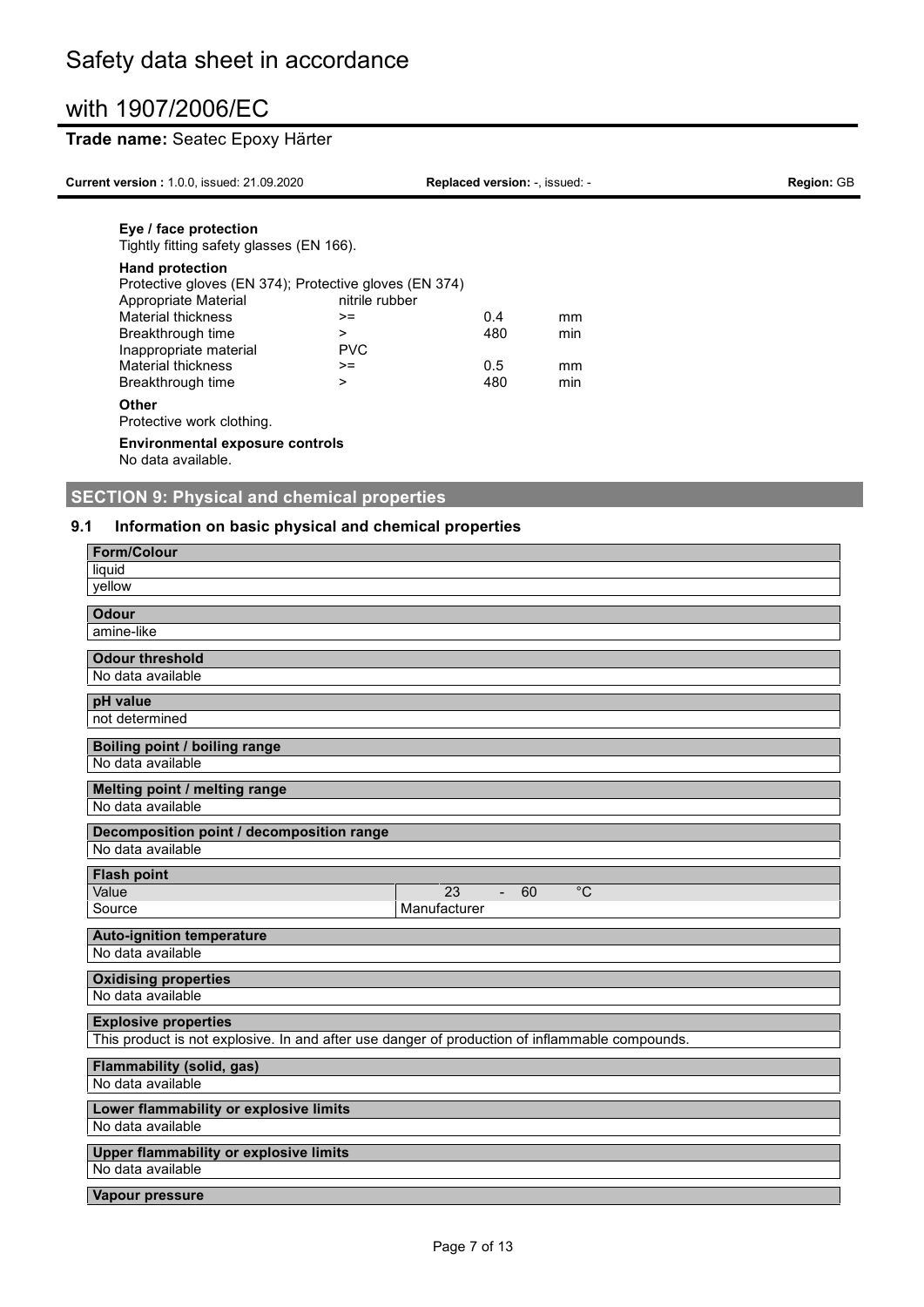# **Trade name:** Seatec Epoxy Härter

| Current version: 1.0.0, issued: 21.09.2020      | Replaced version: -, issued: - |               |                                   |              | Region: GB |
|-------------------------------------------------|--------------------------------|---------------|-----------------------------------|--------------|------------|
| Value                                           |                                | 0.89          | kPa                               |              |            |
| Reference temperature                           |                                | 20            | $^{\circ}$ C                      |              |            |
| Reference substance                             | Xylene                         |               |                                   |              |            |
| <b>Vapour density</b>                           |                                |               |                                   |              |            |
| not determined                                  |                                |               |                                   |              |            |
| <b>Evaporation rate</b>                         |                                |               |                                   |              |            |
| No data available                               |                                |               |                                   |              |            |
| <b>Relative density</b>                         |                                |               |                                   |              |            |
| No data available                               |                                |               |                                   |              |            |
| <b>Density</b>                                  |                                |               |                                   |              |            |
| Value<br>Reference temperature                  |                                | 0.92<br>20    | g/cm <sup>3</sup><br>$^{\circ}$ C |              |            |
| Source                                          | Manufacturer                   |               |                                   |              |            |
| Solubility in water                             |                                |               |                                   |              |            |
| <b>Comments</b>                                 | partly soluble                 |               |                                   |              |            |
| Solubility(ies)                                 |                                |               |                                   |              |            |
| No data available                               |                                |               |                                   |              |            |
| Partition coefficient: n-octanol/water          |                                |               |                                   |              |            |
| No Substance name                               |                                | CAS no.       |                                   | EC no.       |            |
|                                                 |                                | 1330-20-7     |                                   | 215-535-7    |            |
| xylene<br>1                                     |                                |               |                                   |              |            |
| log Pow                                         |                                |               | 3.12                              |              |            |
| Reference temperature                           | <b>ECHA</b>                    |               | 20                                | $^{\circ}$ C |            |
| Source<br>2-methylpropan-1-ol<br>$\overline{2}$ |                                | $78 - 83 - 1$ |                                   | 201-148-0    |            |
| log Pow                                         |                                |               | 0.31                              |              |            |
| Method                                          | calculated                     |               |                                   |              |            |
| Source                                          | <b>ECHA</b>                    |               |                                   |              |            |
| <b>Viscosity</b>                                |                                |               |                                   |              |            |
| Value                                           | $\mathbf{r}$                   | 20.5          | mm <sup>2</sup> /s                |              |            |
| Reference temperature<br>Type                   | kinematic                      | 40            | $^{\circ}$ C                      |              |            |
| Source                                          | Manufacturer                   |               |                                   |              |            |
| <b>Solvent content</b><br>Value                 |                                |               | % weight                          |              |            |

**Other information** No data available.

# **SECTION 10: Stability and reactivity**

## **10.1 Reactivity**

No data available.

## **10.2 Chemical stability**

Stable if stored and handled properly.

## **10.3 Possibility of hazardous reactions**

Vapours may form an explosive mixture with air.

## **10.4 Conditions to avoid**

Protect from heat and direct sunlight. Heat, naked flames and other ignition sources. Static discharges.

## **10.5 Incompatible materials**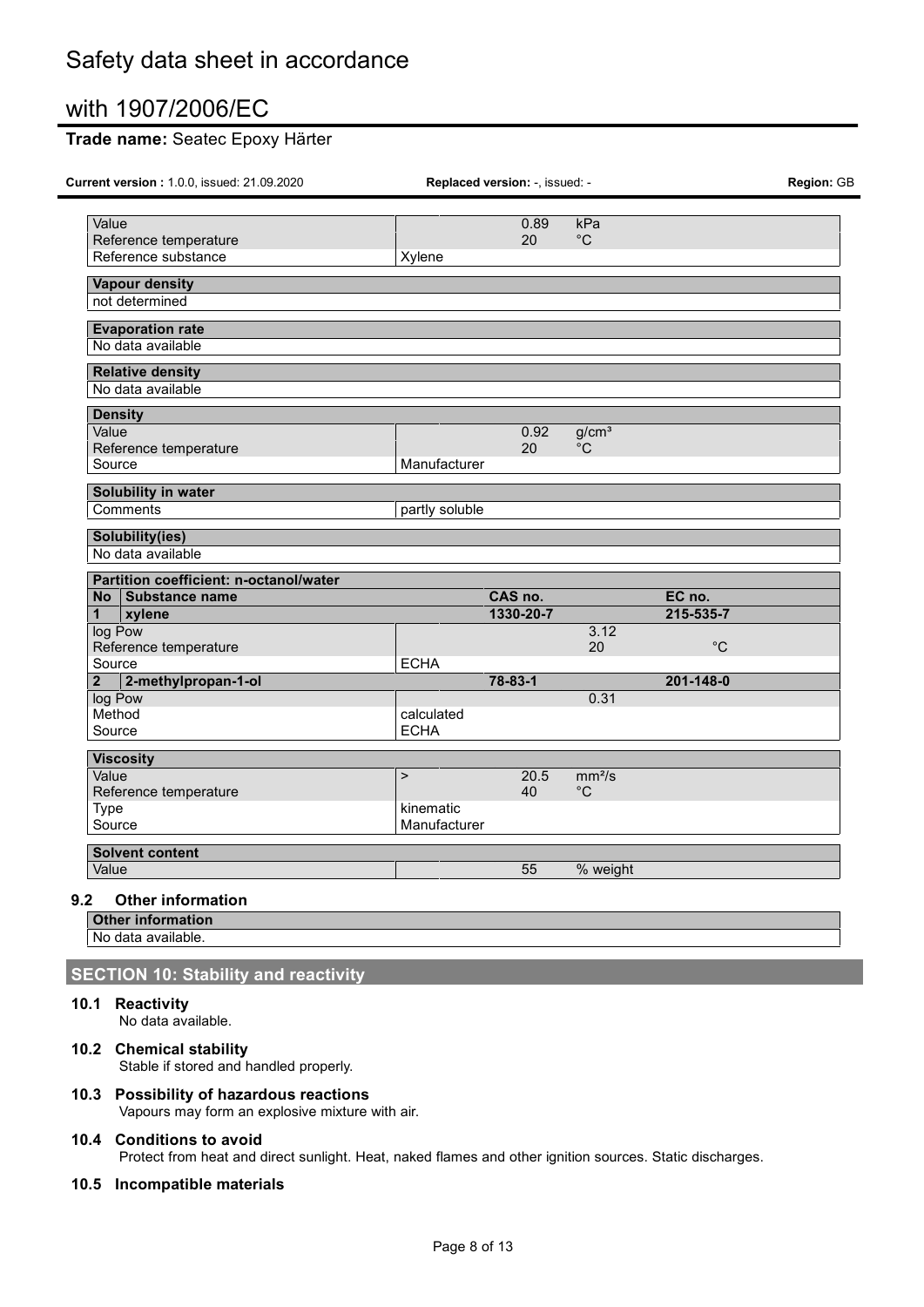# **Trade name:** Seatec Epoxy Härter

**Current version :** 1.0.0, issued: 21.09.2020 **Replaced version:** -, issued: - **Region:** GB

Reducing agents; Oxidizing agents; Acids; Alkalis

### **10.6 Hazardous decomposition products** In case of fire: see section 5.

# **SECTION 11: Toxicological information**

## **11.1 Information on toxicological effects**

| <b>Acute oral toxicity</b>              |                         |                                                                                |                   |
|-----------------------------------------|-------------------------|--------------------------------------------------------------------------------|-------------------|
| <b>Product Name</b><br><b>No</b>        |                         |                                                                                |                   |
| <b>Seatec Epoxy Härter</b><br>1         |                         |                                                                                |                   |
| LD50                                    | $\, > \,$               | 2000                                                                           | mg/kg             |
| Method                                  |                         | acute toxicity estimated value                                                 |                   |
| Source                                  | Manufacturer            |                                                                                |                   |
| <b>Acute dermal toxicity</b>            |                         |                                                                                |                   |
| <b>Product Name</b><br><b>No</b>        |                         |                                                                                |                   |
| <b>Seatec Epoxy Härter</b><br>1         |                         |                                                                                |                   |
| LD50                                    | $\mathbf{I}$            | 2000                                                                           |                   |
| Method                                  |                         | calculation method                                                             | mg/kg             |
| Source                                  | Manufacturer            |                                                                                |                   |
|                                         |                         |                                                                                |                   |
| <b>Acute inhalational toxicity</b>      |                         |                                                                                |                   |
| <b>Product Name</b><br><b>No</b>        |                         |                                                                                |                   |
| <b>Seatec Epoxy Härter</b><br>1         |                         |                                                                                |                   |
| <b>LC50</b>                             | $\,>$                   | 20                                                                             | mg/m <sup>3</sup> |
| State of aggregation                    | Vapour                  |                                                                                |                   |
| Method                                  |                         | calculation method                                                             |                   |
| Source                                  | Manufacturer            |                                                                                |                   |
| <b>Skin corrosion/irritation</b>        |                         |                                                                                |                   |
|                                         |                         |                                                                                |                   |
| <b>No</b><br><b>Substance name</b>      |                         | CAS no.                                                                        | EC no.            |
| 1<br>2-methylpropan-1-ol                |                         | 78-83-1                                                                        | 201-148-0         |
| Duration of exposure                    |                         | 24                                                                             | h                 |
| Species                                 | rabbit                  |                                                                                |                   |
| Method                                  |                         | USFDA Code of Federal Regulations Title 16, Section 1500.41                    |                   |
| Source                                  | <b>ECHA</b><br>irritant |                                                                                |                   |
| Evaluation<br>Evaluation/classification |                         |                                                                                |                   |
| $\overline{2}$<br>butan-1-ol            |                         | Based on available data, the classification criteria are met.<br>$71 - 36 - 3$ | 200-751-6         |
|                                         | rabbit                  |                                                                                |                   |
| Species<br>Source                       | <b>ECHA</b>             |                                                                                |                   |
|                                         |                         |                                                                                |                   |
| Evaluation                              | irritant                |                                                                                |                   |
| Serious eye damage/irritation           |                         |                                                                                |                   |
| <b>Substance name</b><br><b>No</b>      |                         | CAS no.                                                                        | EC no.            |
| 1<br>2-methylpropan-1-ol                |                         | 78-83-1                                                                        | $201 - 148 - 0$   |
| Duration of exposure                    |                         | 24                                                                             | h                 |
| Species                                 | rabbit                  |                                                                                |                   |
| Method                                  | <b>OECD 405</b>         |                                                                                |                   |
| Source                                  | <b>ECHA</b>             |                                                                                |                   |
| Evaluation                              |                         | Irreversible effects on the eye                                                |                   |
| Evaluation/classification               |                         | Based on available data, the classification criteria are met.                  |                   |
| $\overline{2}$<br>butan-1-ol            |                         | $71 - 36 - 3$                                                                  | 200-751-6         |
| Species                                 | rabbit                  |                                                                                |                   |
| Method                                  | OECD 405                |                                                                                |                   |
| Source                                  | <b>ECHA</b>             |                                                                                |                   |
| Evaluation                              |                         | strongly irritant                                                              |                   |
| Respiratory or skin sensitisation       |                         |                                                                                |                   |
|                                         |                         |                                                                                |                   |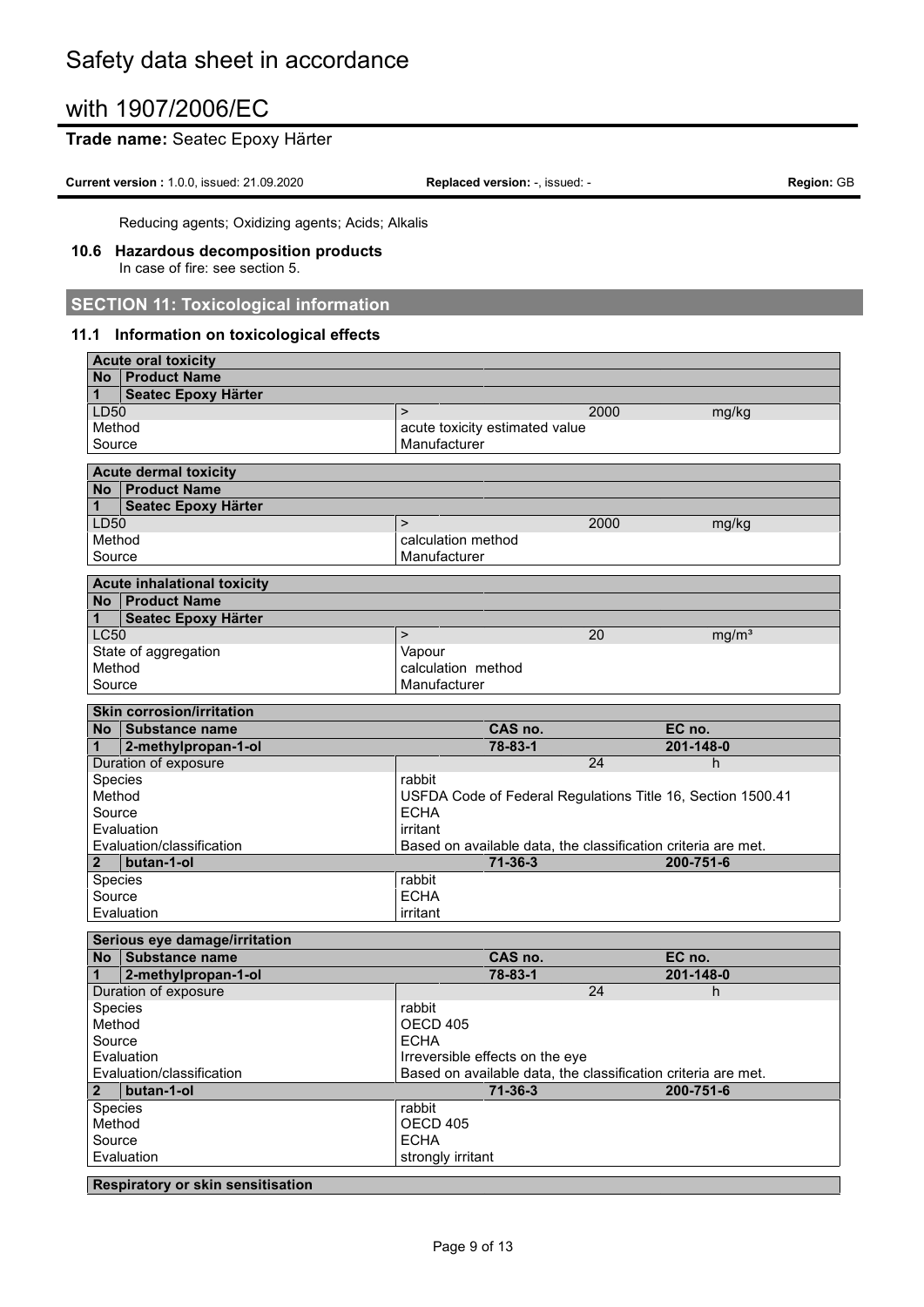# **Trade name:** Seatec Epoxy Härter

**Current version :** 1.0.0, issued: 21.09.2020 **Replaced version:** -, issued: - **Region:** GB

| Substance name<br>No.                                                                         | CAS no.                                                           | EC no.    |
|-----------------------------------------------------------------------------------------------|-------------------------------------------------------------------|-----------|
| 1<br>2-methylpropan-1-ol                                                                      | 78-83-1                                                           | 201-148-0 |
| Route of exposure                                                                             | Skin                                                              |           |
| Method                                                                                        | <b>QSAR</b>                                                       |           |
| Source                                                                                        | <b>FCHA</b>                                                       |           |
| Evaluation                                                                                    | non-sensitizing                                                   |           |
| Evaluation/classification                                                                     | Based on available data, the classification criteria are not met. |           |
|                                                                                               |                                                                   |           |
| <b>Germ cell mutagenicity</b>                                                                 |                                                                   |           |
| Substance name<br>No.                                                                         | CAS no.                                                           | EC no.    |
| 1<br>xvlene                                                                                   | 1330-20-7                                                         | 215-535-7 |
| Species                                                                                       | Chinese hamster Ovary (CHO)                                       |           |
| Source                                                                                        | <b>ECHA</b>                                                       |           |
| Evaluation/classification                                                                     | Based on available data, the classification criteria are not met. |           |
| $\mathbf{2}$<br>butan-1-ol                                                                    | $71 - 36 - 3$                                                     | 200-751-6 |
| Source                                                                                        | <b>ECHA</b>                                                       |           |
| Evaluation/classification                                                                     | Based on available data, the classification criteria are not met. |           |
| <b>Reproduction toxicity</b>                                                                  |                                                                   |           |
| Substance name<br><b>No</b>                                                                   | CAS no.                                                           | EC no.    |
| butan-1-ol<br>1                                                                               | $71 - 36 - 3$                                                     | 200-751-6 |
| Source                                                                                        | <b>ECHA</b>                                                       |           |
| Evaluation/classification                                                                     | Based on available data, the classification criteria are not met. |           |
| Carcinogenicity                                                                               |                                                                   |           |
|                                                                                               |                                                                   |           |
|                                                                                               |                                                                   |           |
| No Substance name                                                                             | CAS no.                                                           | EC no.    |
| 1<br>xylene                                                                                   | 1330-20-7                                                         | 215-535-7 |
| Species                                                                                       | mouse                                                             |           |
| Source                                                                                        | <b>FCHA</b>                                                       |           |
| Evaluation/classification                                                                     | Based on available data, the classification criteria are not met. |           |
| <b>STOT - single exposure</b>                                                                 |                                                                   |           |
| No data available                                                                             |                                                                   |           |
|                                                                                               |                                                                   |           |
| STOT - repeated exposure<br>No data available                                                 |                                                                   |           |
|                                                                                               |                                                                   |           |
| <b>Aspiration hazard</b><br>Based on available data, the classification criteria are not met. |                                                                   |           |

# **SECTION 12: Ecological information**

# **12.1 Toxicity**

|                | Toxicity to fish (acute)                        |                                                                   |  |
|----------------|-------------------------------------------------|-------------------------------------------------------------------|--|
| No <b>No</b>   | <b>Product Name</b>                             |                                                                   |  |
| $\overline{1}$ | <b>Seatec Epoxy Härter</b>                      |                                                                   |  |
|                | Evaluation/classification                       | Based on available data, the classification criteria are not met. |  |
|                | Toxicity to fish (chronic)<br>No data available |                                                                   |  |
|                | <b>Toxicity to Daphnia (acute)</b>              |                                                                   |  |
|                | No data available                               |                                                                   |  |
|                | <b>Toxicity to Daphnia (chronic)</b>            |                                                                   |  |
|                | No data available                               |                                                                   |  |
|                | Toxicity to algae (acute)                       |                                                                   |  |
|                | No data available                               |                                                                   |  |
|                | <b>Toxicity to algae (chronic)</b>              |                                                                   |  |
|                | No data available                               |                                                                   |  |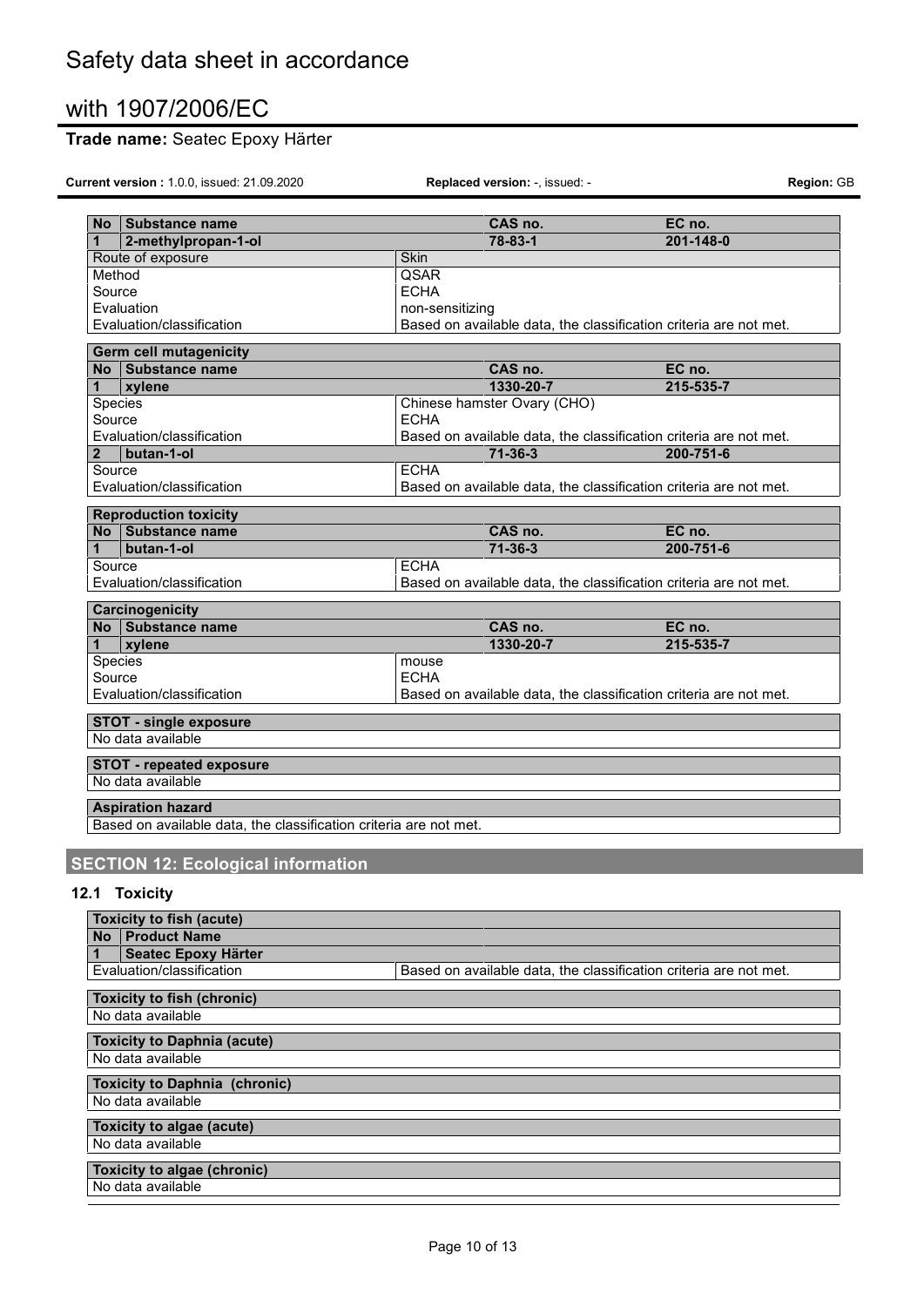# **Trade name:** Seatec Epoxy Härter

**Current version :** 1.0.0, issued: 21.09.2020 **Replaced version:** -, issued: - **Region:** GB

|                  | <b>Bacteria toxicity</b> |                    |      |           |  |
|------------------|--------------------------|--------------------|------|-----------|--|
| <b>No</b>        | Substance name           | CAS no.            |      | EC no.    |  |
|                  | butan-1-ol               | $71 - 36 - 3$      |      | 200-751-6 |  |
| EC <sub>50</sub> |                          |                    | 4390 | mg/l      |  |
|                  | Duration of exposure     |                    | 17   | h         |  |
| Species          |                          | Pseudomonas putida |      |           |  |
| Method           |                          | <b>DIN 38412</b>   |      |           |  |
| Source           |                          | <b>ECHA</b>        |      |           |  |

## **12.2 Persistence and degradability**

| <b>Biodegradability</b>     |                       |    |               |
|-----------------------------|-----------------------|----|---------------|
| Substance name<br><b>No</b> | CAS no.               |    | EC no.        |
| 2-methylpropan-1-ol         | $78 - 83 - 1$         |    | 201-148-0     |
| Type                        | BOD/COD               |    |               |
| Value                       | 70                    | 80 | $\frac{0}{0}$ |
| Duration                    |                       | 28 | day(s)        |
| Method                      | <b>OECD 301 D</b>     |    |               |
| Source                      | <b>ECHA</b>           |    |               |
| Evaluation                  | readily biodegradable |    |               |
| butan-1-ol                  | $71 - 36 - 3$         |    | 200-751-6     |
| <b>Type</b>                 | DOC decrease          |    |               |
| Value                       |                       | 92 | $\frac{0}{0}$ |
| Duration                    |                       | 20 | day(s)        |
| Method                      | OECD                  |    |               |
| Source                      | <b>ECHA</b>           |    |               |
| Evaluation                  | readily biodegradable |    |               |

## **12.3 Bioaccumulative potential**

|         | Partition coefficient: n-octanol/water |             |           |      |             |  |
|---------|----------------------------------------|-------------|-----------|------|-------------|--|
|         | No Substance name                      |             | CAS no.   |      | EC no.      |  |
|         | xylene                                 |             | 1330-20-7 |      | 215-535-7   |  |
| log Pow |                                        |             |           | 3.12 |             |  |
|         | Reference temperature                  |             |           | 20   | $^{\circ}C$ |  |
| Source  |                                        | <b>ECHA</b> |           |      |             |  |
|         | 2-methylpropan-1-ol                    |             | 78-83-1   |      | 201-148-0   |  |
| log Pow |                                        |             |           | 0.31 |             |  |
| Method  |                                        | calculated  |           |      |             |  |
| Source  |                                        | <b>ECHA</b> |           |      |             |  |

## **12.4 Mobility in soil**

No data available.

## **12.5 Results of PBT and vPvB assessment**

| <b>Results of PBT and vPvB assessment</b> |                                                                 |
|-------------------------------------------|-----------------------------------------------------------------|
| <b>PBT</b> assessment                     | The components of this product are not considered to be a PBT.  |
| vPvB assessment                           | The components of this product are not considered to be a vPvB. |

## **12.6 Other adverse effects**

No data available.

### **12.7 Other information**

### **Other information**

Do not discharge product unmonitored into the environment.

# **SECTION 13: Disposal considerations**

# **13.1 Waste treatment methods**

**Product**

08 01 11\* waste paint and varnish containing organic solvents or other hazardous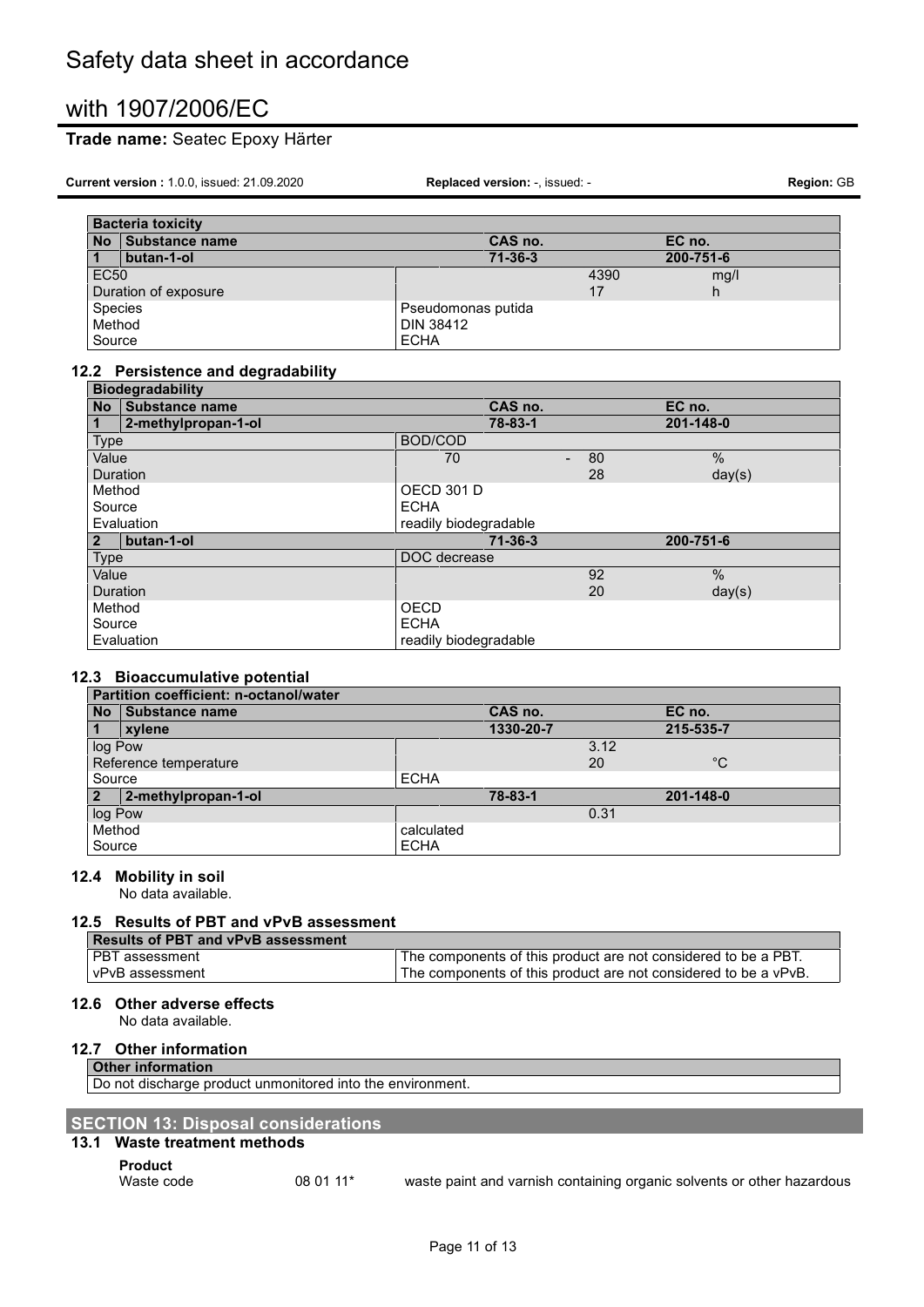$\mathbf{r}$ 

# **Trade name:** Seatec Epoxy Härter

|      | Current version: 1.0.0, issued: 21.09.2020                                                                                                                                                 |                                                                          | Replaced version: -, issued: -                                                                                                                                                                                                                                                                                                                                                                                                                                                                                                                                                                                                                                 | Region: GB |
|------|--------------------------------------------------------------------------------------------------------------------------------------------------------------------------------------------|--------------------------------------------------------------------------|----------------------------------------------------------------------------------------------------------------------------------------------------------------------------------------------------------------------------------------------------------------------------------------------------------------------------------------------------------------------------------------------------------------------------------------------------------------------------------------------------------------------------------------------------------------------------------------------------------------------------------------------------------------|------------|
|      | with the regional waste disposal company.<br>Packaging<br>Waste code                                                                                                                       | 15 01 10*                                                                | substances<br>The listed waste code numbers, according to the European Waste Catalogue, are to be understood as a<br>recommendation. A final decision must be made in agreement with the regional waste disposal company.<br>Allocation of a waste code number, according to the European Waste Catalogue, should be carried out in agreement<br>packaging containing residues of or contaminated by hazardous<br>substances<br>Residuals must be removed from packaging and when emptied completely disposed of in accordance with the<br>regulations for waste removal. Incompletely emptied packaging must be disposed of in the form of disposal specified |            |
|      | by the regional disposer.                                                                                                                                                                  |                                                                          |                                                                                                                                                                                                                                                                                                                                                                                                                                                                                                                                                                                                                                                                |            |
|      | <b>SECTION 14: Transport information</b>                                                                                                                                                   |                                                                          |                                                                                                                                                                                                                                                                                                                                                                                                                                                                                                                                                                                                                                                                |            |
| 14.1 | <b>Transport ADR/RID/ADN</b><br><b>Class</b><br>Classification code<br>Packing group<br>Hazard identification no.<br>UN number<br>Proper shipping name<br>Tunnel restriction code<br>Label | 3<br>F1<br>III<br>30<br>UN1263<br><b>PAINT</b><br>D/E<br>3               |                                                                                                                                                                                                                                                                                                                                                                                                                                                                                                                                                                                                                                                                |            |
| 14.2 | <b>Transport IMDG</b><br><b>Class</b><br>Packing group<br>UN number<br>Proper shipping name<br>EmS<br>Label                                                                                | 3<br>$\mathbf{III}$<br><b>UN1263</b><br><b>PAINT</b><br>$F-E$ , S-E<br>3 |                                                                                                                                                                                                                                                                                                                                                                                                                                                                                                                                                                                                                                                                |            |
| 14.3 | <b>Transport ICAO-TI / IATA</b><br>Class<br>Packing group<br>UN number<br>Proper shipping name<br>Label                                                                                    | 3<br>III<br><b>UN1263</b><br>Paint<br>3                                  |                                                                                                                                                                                                                                                                                                                                                                                                                                                                                                                                                                                                                                                                |            |
| 14.4 | <b>Other information</b><br>No data available.                                                                                                                                             |                                                                          |                                                                                                                                                                                                                                                                                                                                                                                                                                                                                                                                                                                                                                                                |            |
| 14.5 | <b>Environmental hazards</b>                                                                                                                                                               |                                                                          | Information on environmental hazards, if relevant, please see 14.1 - 14.3.                                                                                                                                                                                                                                                                                                                                                                                                                                                                                                                                                                                     |            |
| 14.6 | Special precautions for user<br>No data available.                                                                                                                                         |                                                                          |                                                                                                                                                                                                                                                                                                                                                                                                                                                                                                                                                                                                                                                                |            |
| 14.7 | Not relevant                                                                                                                                                                               |                                                                          | Transport in bulk according to Annex II of Marpol and the IBC Code                                                                                                                                                                                                                                                                                                                                                                                                                                                                                                                                                                                             |            |
|      | <b>SECTION 15: Regulatory information</b>                                                                                                                                                  |                                                                          |                                                                                                                                                                                                                                                                                                                                                                                                                                                                                                                                                                                                                                                                |            |
|      |                                                                                                                                                                                            |                                                                          | 15.1 Safety, health and environmental regulations/legislation specific for the substance or mixture                                                                                                                                                                                                                                                                                                                                                                                                                                                                                                                                                            |            |

# **EU regulations**

## **Regulation (EC) No 1907/2006 (REACH) Annex XIV (List of substances subject to authorisation)**

According to the data available and/or specifications supplied by upstream suppliers, this product does not contain any substances considered as substances requiring authorisation as listed on Annex XIV of the REACH regulation (EC) 1907/2006.